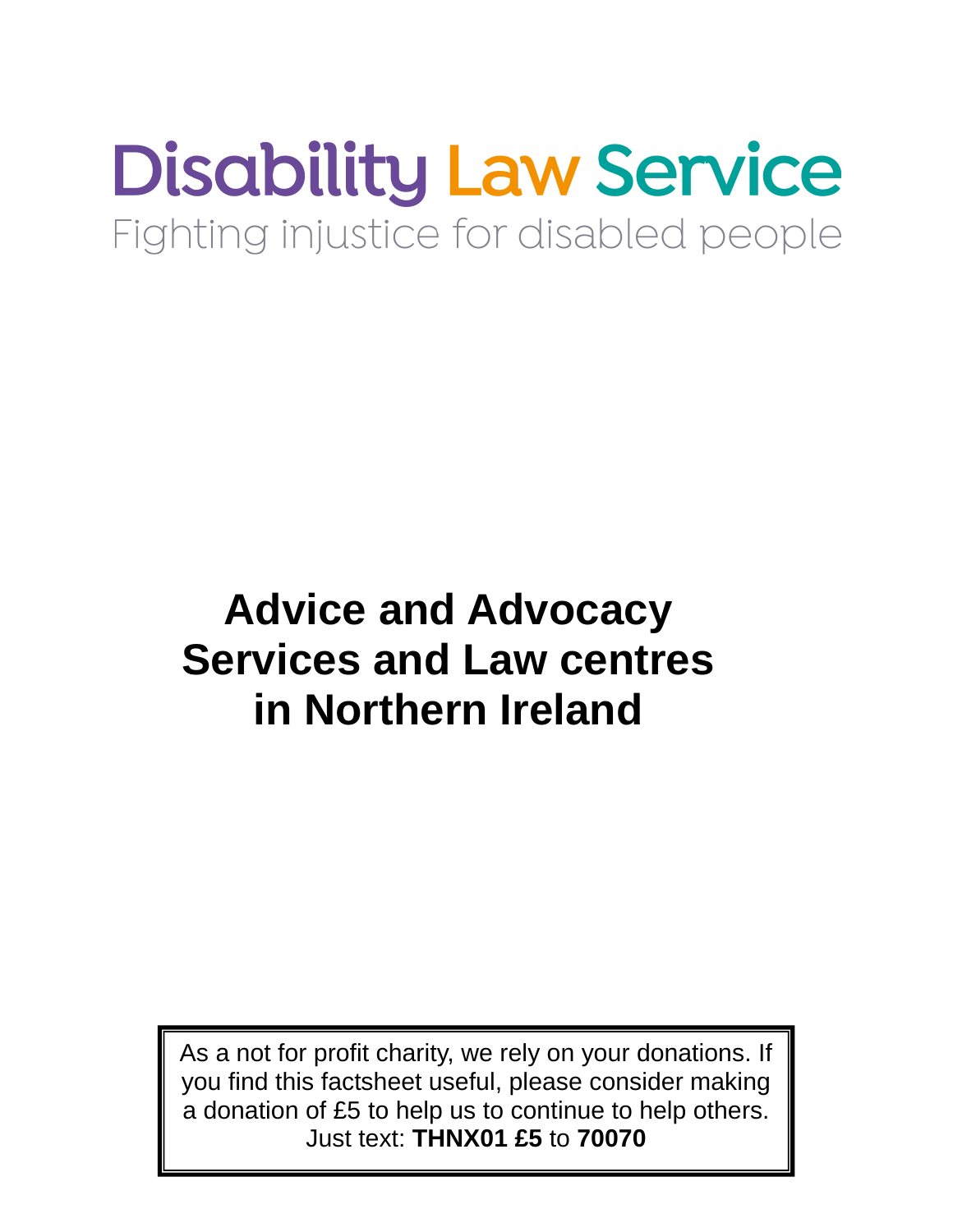## **Advice and Advocacy Help and Law Centres in Northern Ireland**

Most Law centres will deal with civil matters only but if your problem is to do with criminal law or you cannot find a suitable group or law centre in your area then you can contact the **Law Society of Northern Ireland** which will be able to help you find a solicitor. It can be contacted in the following ways.

Law Society House 96 Victoria Street Belfast BT1 3GN

Website: **www.lawsoc-ni.org** Telephone: **028 9023 1614** Fax: **028 9023 2606**

Advice and advocacy services may be better for more minor issues not necessarily needing special legal knowledge. If they cannot help you they should refer you to a law centre or the Law Society of Northern Ireland.

NB:- Some services only deal with people from a certain area of the country or from a certain group (i.e.; Students, people with learning difficulties, etc.) and most only deal with certain areas of law (employment, welfare benefits, etc) Please make sure the service you are contacting matches your needs as far as possible.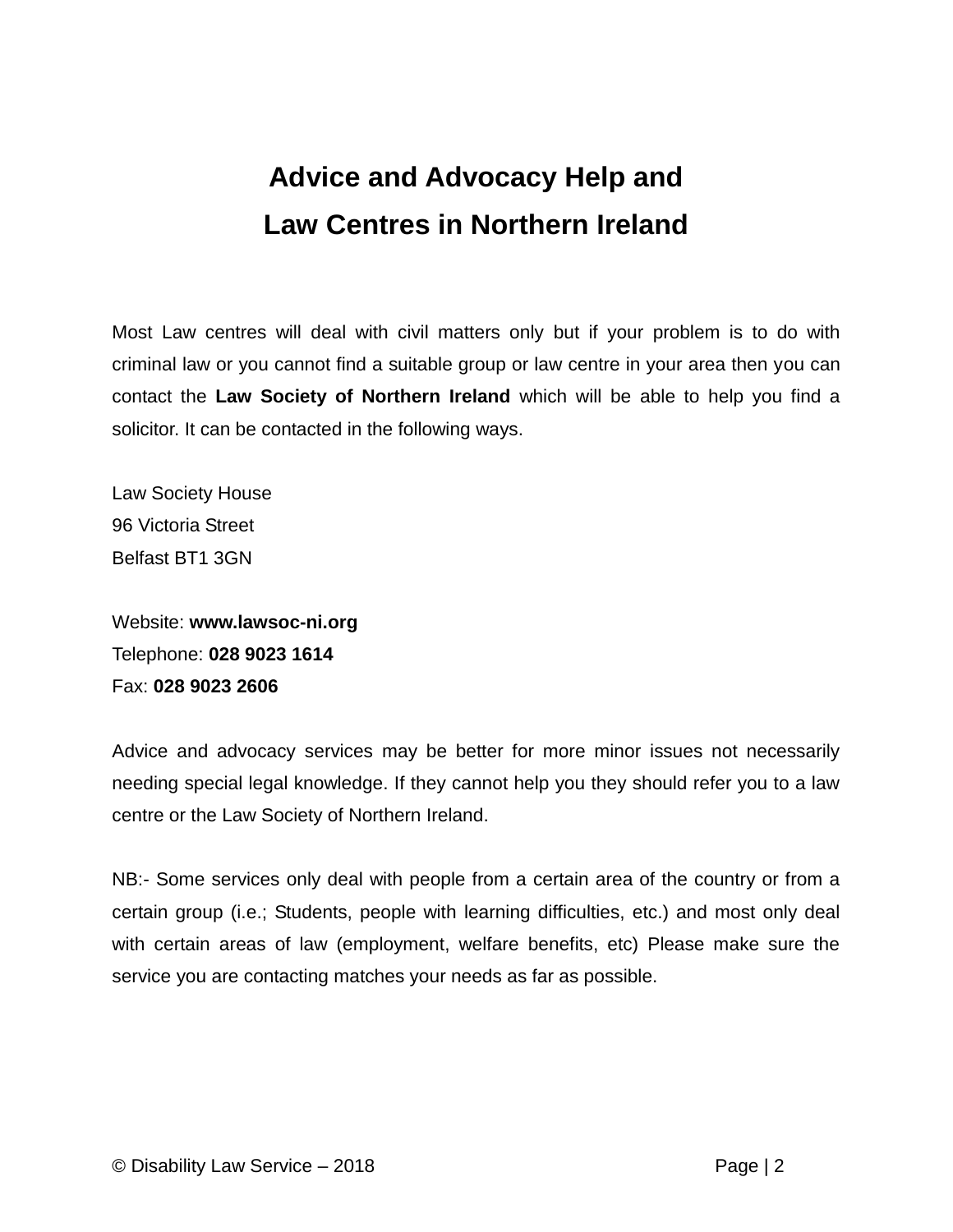## **Advice and Advocacy Services**

## **Advice NI** Rushfield Avenue Belfast BT7 3FP Website: **www.adviceni.net/advice** Tax and benefits: **0800 988 2377** Money and debt: **0800 028 1881** Welfare changes: **0808 802 0020**

National network of advice centres dealing with a variety of areas. You can search for your nearest centre on the website by county or postcode.

### **Parenting NI**  42 Dublin Road Belfast BT2 7HN Website: **www.parentingni.org** Helpline: **0808 8010 722** Email: **info@parentingni.org**

Parenting NI welcome and encourage all parents and carers to call about any issues that is concerning them. They will provide support on anything relating to parenting, from sleep routines and potty training, temper tantrums and behavioural problems, bullying and school related issues, to issues around drugs, alcohol, separation and divorce.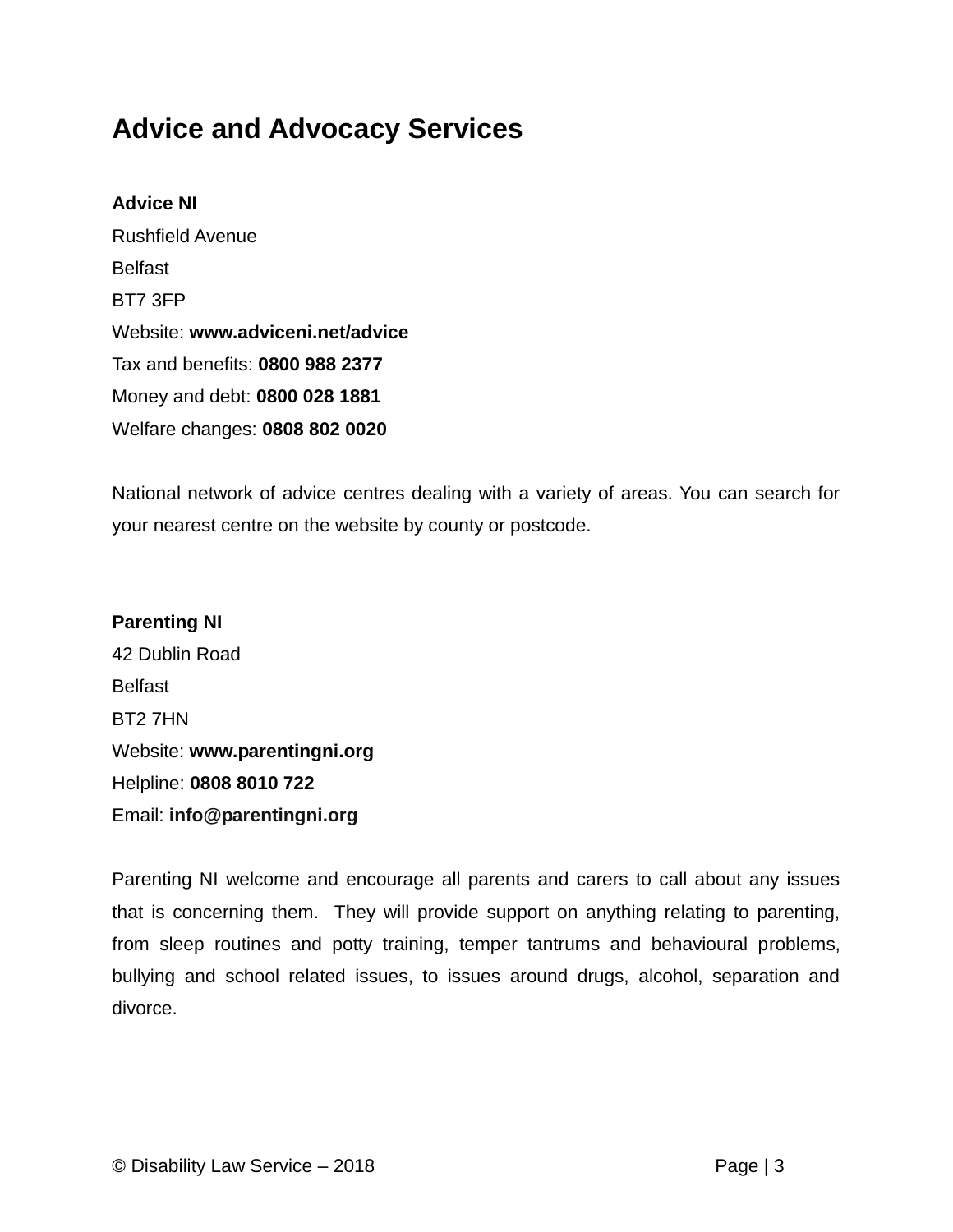#### **Special Educational Needs Advice Centre (SENAC)**

Graham House Knockbracken Healthcare Park Saintfield Road Belfast BT8 8BH Website: **www.senac.org.uk** Advice line: **028 9079 5779** Email: **[info@senac.co.uk](mailto:info@senac.co.uk)**

SENAC offer advice and information to parents, carers and professionals on getting the right support in school for children with learning difficulties and special educational needs.

## **Carers NI** 58 Howard Street Belfast BT1 6JP Website: www.carersuk.org/northernireland Telephone: **028 9043 9843** Email: **[advice@carersni.org](mailto:advice@carersni.org)**

Working as part of carers UK, Carers NI make sure carers in Northern Ireland Carers NI can go online to get accurate and up-to-date online information about caring. If you can't find what you're looking for online, you can give Carers NI a call.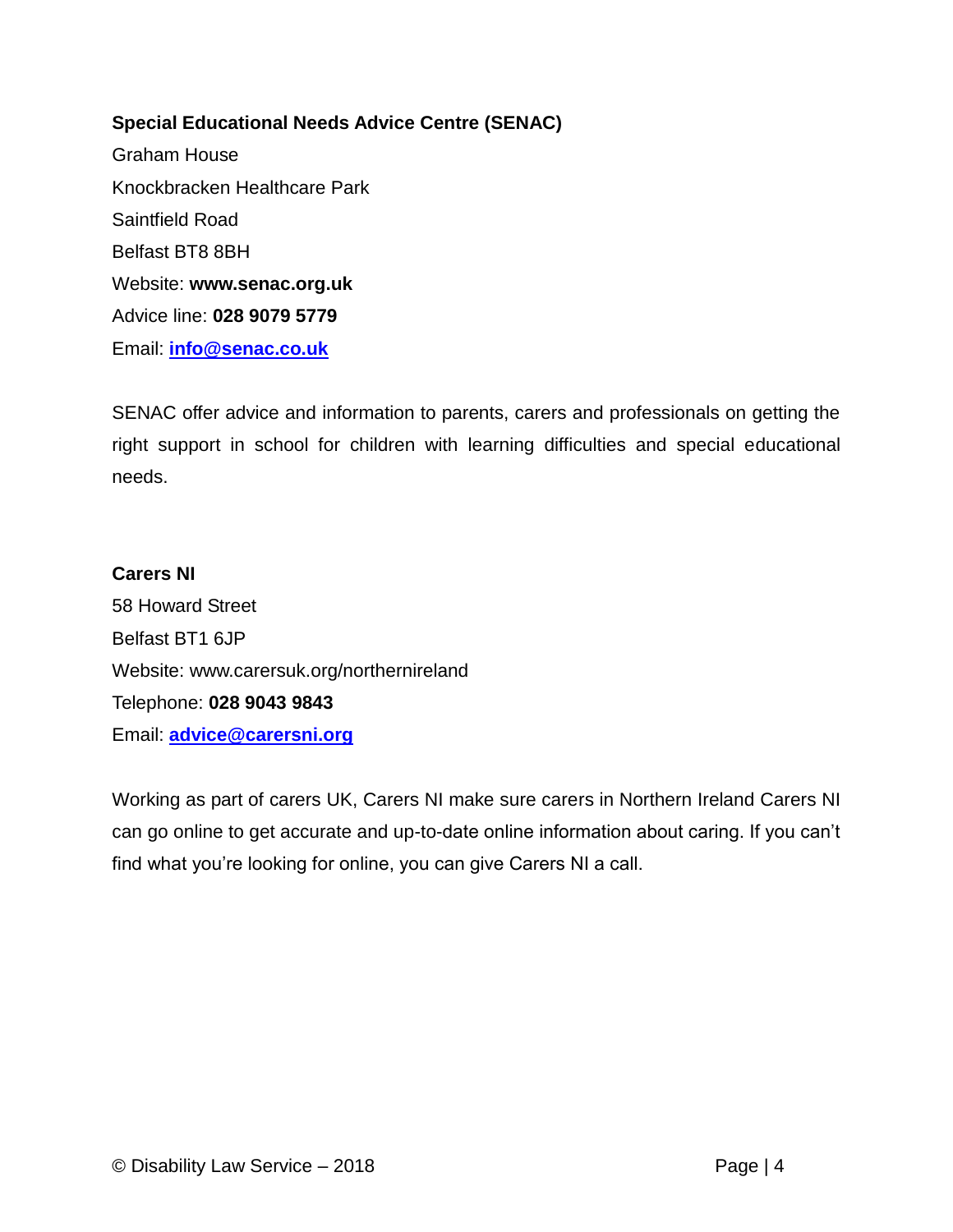#### **The Consumer Council**

28-32 Alfred Street Belfast BT2 8EN Website: www.consumercouncil.org.uk Telephone: **028 9025 1600** Email: **[info@consumercouncil.org.uk](mailto:info@consumercouncil.org.uk)**

The Consumer Council for NI provide advice on your consumer rights across a range of areas to include energy, transport, water, postal services and goods and services.

**Disability Action** Website: **www.disabilityaction.org**

Head Office - Belfast Portside Business Park, 189 Airport Road West, Belfast, BT3 9ED Telephone: 028 9029 7880 Email: hq@disabilityaction.org

Derry-Londonderry 58 Strand Road, Derry, Co.Londonderry BT48 7AJ Telephone: 028 7136 0811 Email: derry@disabilityaction.org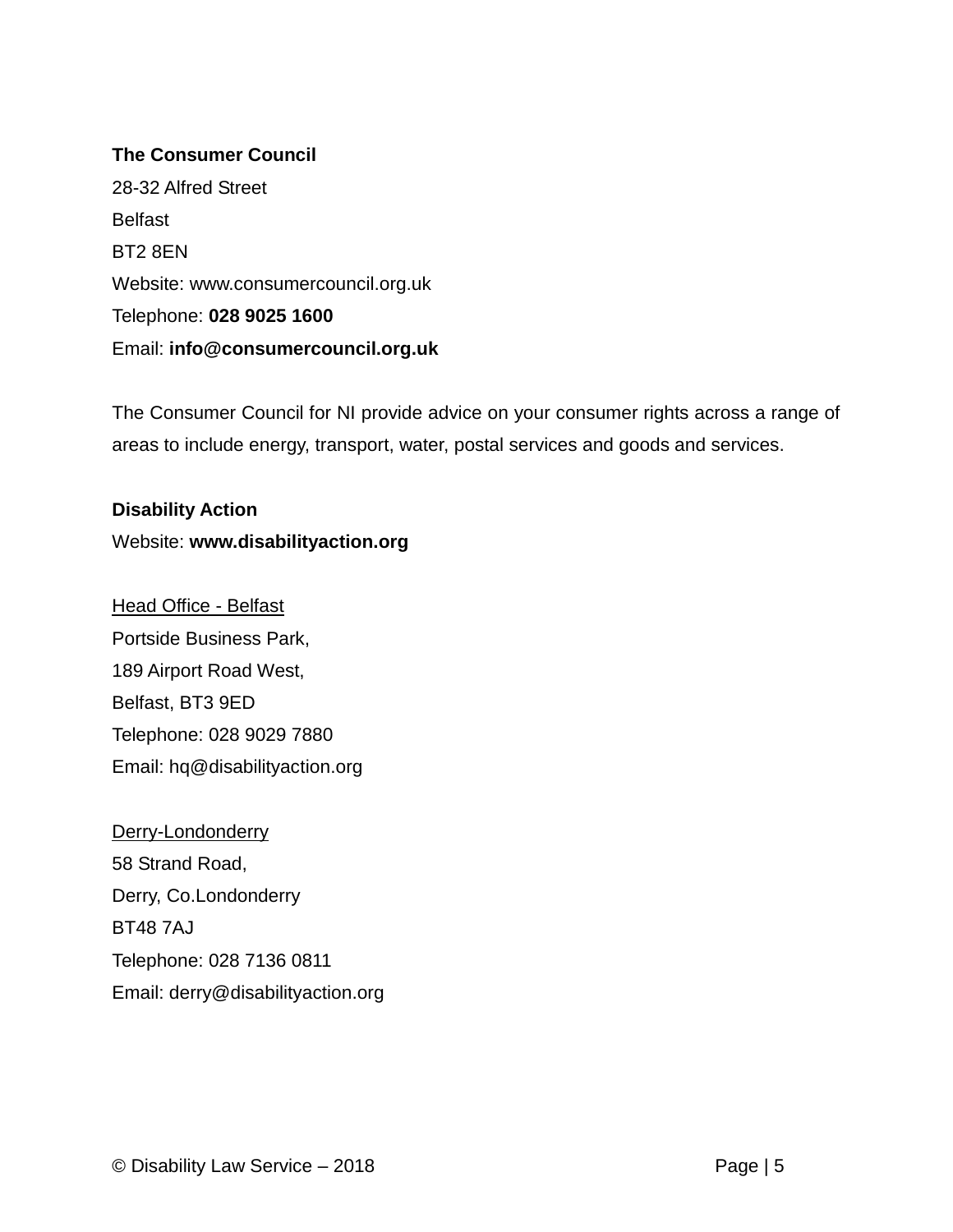**Dungannon** 11 Georges Street Dungannon BT70 1BP Telephone: 028 8775 2372 Email dungannon@disabilityaction.org

**Carrickfergus** 6 West Street **Carrickfergus** BT38 7AR Telephone: 028 9336 9367 Email: carrickfergus@disabilityaction.org

Disability Action provides an Advice Service through their Belfast, Dungannon and Carrickfergus Offices. Appointments can be limited due to the demand on the service. You can contact your closest office for availability. Their Advocacy Service is currently only available too people living in certain arears or with certain disabilities. Please see the website for details.

#### **Centre for Independent Living NI**

Website: **[www.cilni.org](http://www.cilni.org/)**

**Head & Eastern Area Office** Linden House Beechill Business Park 96 Beechill Road Belfast BT8 7QN Telephone: 028 9064 8546 Email: info@cilni.org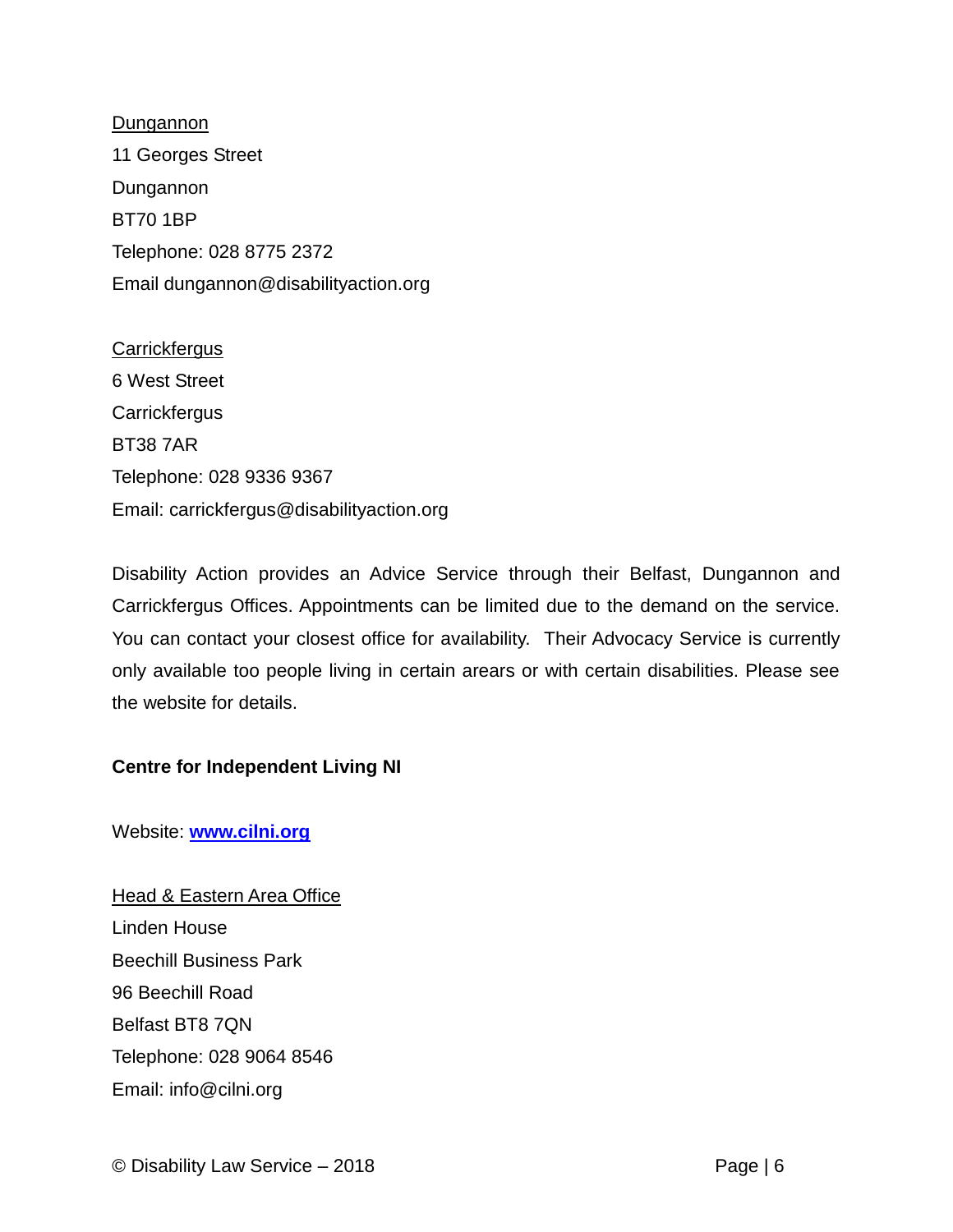**Southern Trust** Unit 55, Armagh Business Centre 2 Loughgall Road Armagh BT61 7NH Telephone: 028 3752 2282 Email: [southern@cilni.org](mailto:southern@cilni.org)

Western Area Office 62 Market Street Omagh BT78 1EL Telephone: 028 8224 8926 Email: [western@cilni.org](mailto:western@cilni.org)

Northern Area Office Unit C1, The Business Centre 80-82 Rainey Street Magherafelt BT45 5AJ Telephone: 028 7963 4932 Email: [northern@cilni.org](mailto:northern@cilni.org)

The Centre for Independent Living NI (CILNI) is an organisation of disabled people working to support disabled people choosing to take more control over their arrangements for personal support. CILNI provides a range of services to disabled people, including older people, people with learning disability and mental health service users.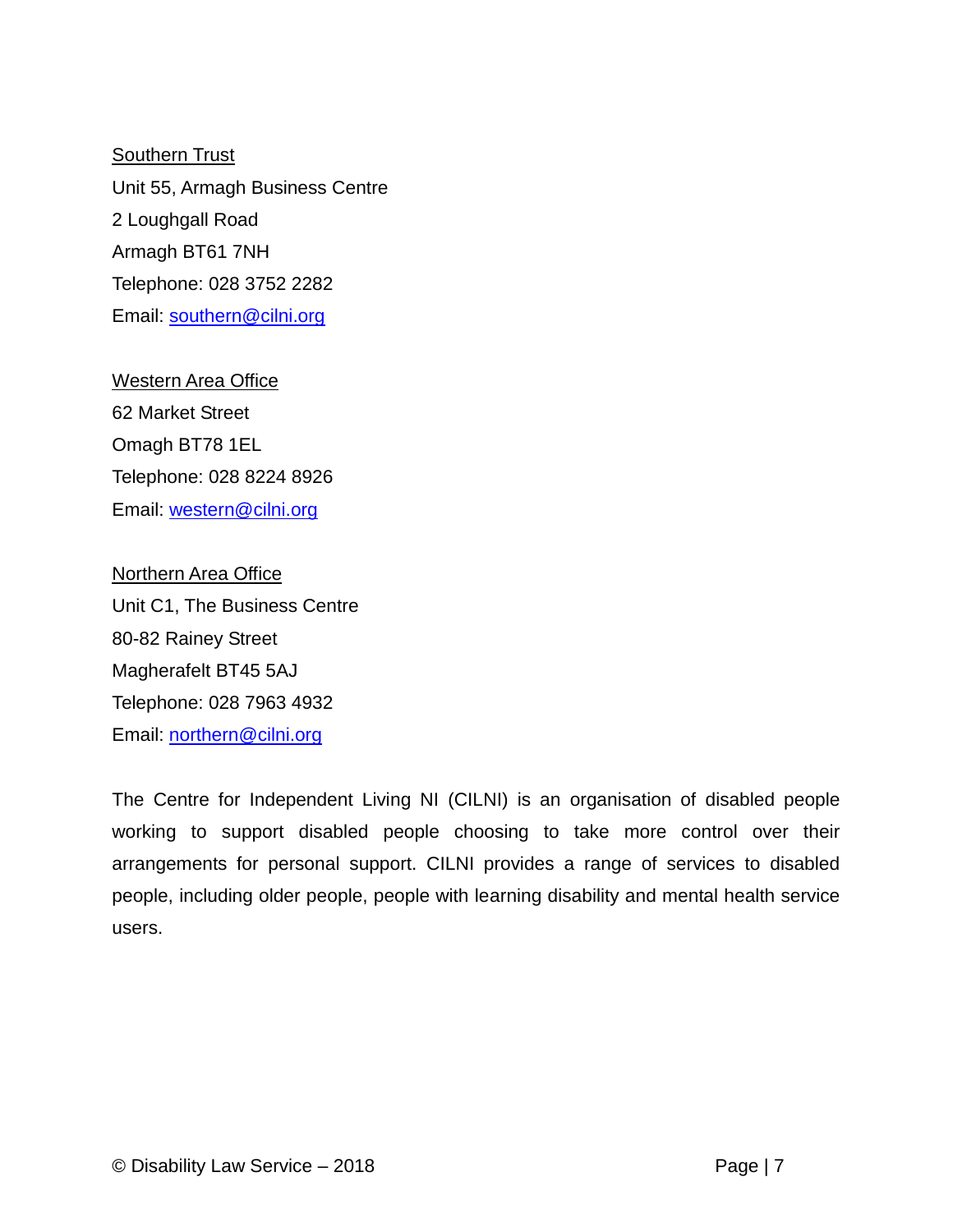#### **Citizens Advice Northern Ireland**

Website: **[www.citizensadvice.org.uk/nireland](http://www.citizensadvice.org.uk/nireland)**

Citizens Advice Offers free, confidential, impartial and independent advice ot the public. Their advice helps people resolve their problems with debt, benefits, employment, housing, discrimination, and many more issues. It is available to everyone. Advice may be given face-to-face or by phone. Most Citizens Advice can arrange home visits and some also provide email advice.

The Debt Advice Service is available across Northern Ireland. Telephone: 0800 028 1881 Email: debt.advice@citizensadvice.org.uk

Cross border advice is available.

#### **Housing Rights**

The Skainos Centre 239 Newtownards Road Belfast BT4 1AF Website: **www.housingrights.org.uk** Telephone: **028 9024 5640** Textphone: **028 9026 7927**

Housing and debt helpline for Northern Ireland

**Equality Commission for Northern Ireland** Website: **www.equalityni.org** Telephone: **028 90 500 600**

Provide advice and assistance for people who feel they have been discriminated against.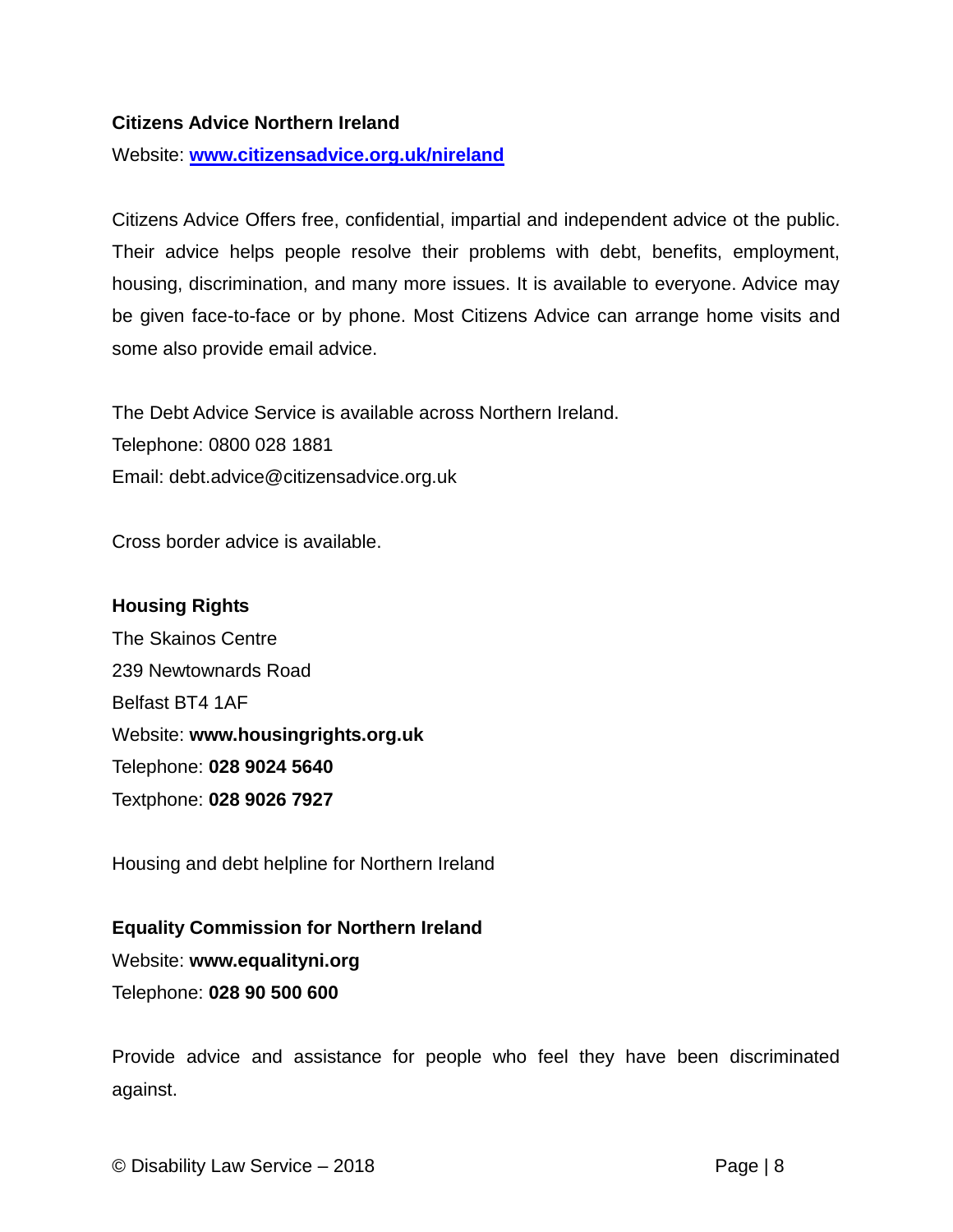## **Children's Law Centre** Rights House 127-131 Ormeau Road Belfast BT7 1SH Website: **www.childrenslawcentre.org** Advice Line: **0808 808 5678** Email: **chalky@childrenslawcentre.org**

CLC provides a child focused and child friendly legal advice, information and representation service unique in Northern Ireland.

#### **Northern Ireland Human Rights Commission**

Website: **[www.nihrc.org](http://www.nihrc.org/)** Telephone: **028 9024 3987** Email: **[info@nihrc.org](mailto:info@nihrc.org)**

Operate an advice clinic every Wednesday morning from 9:30am to 1pm.